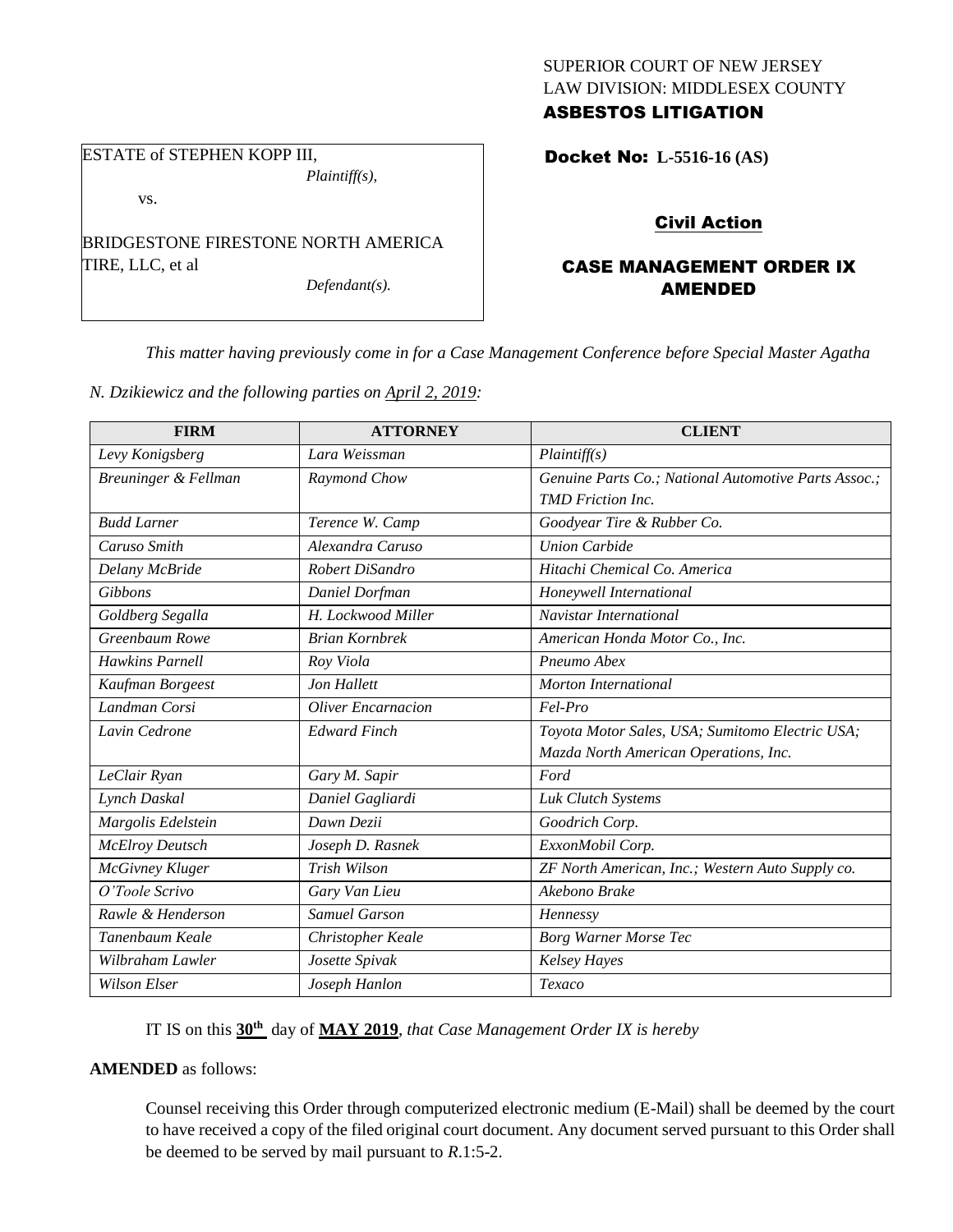Any jurisdictional motions must be filed in accordance with the Court Rules or be waived.

Any *forum non conveniens* motions must be filed as soon as practicable; once sufficient discovery is conducted so that the motion may be properly brought.

## **DISCOVERY**

- July 31, 2019 Fact discovery, including depositions, shall be completed by this date. Plaintiff's counsel shall contact the Special Master within one week of this deadline if all fact discovery is not completed.
- July 31, 2019 Depositions of corporate representatives shall be completed by this date.

### **EARLY SETTLEMENT**

December 6, 2019 Settlement demands shall be served on all counsel and the Special Master by this date.

#### **MEDICAL EXPERT REPORT**

- September 30, 2019 Plaintiff shall serve medical expert reports by this date.
- September 30, 2019 Upon request by defense counsel, plaintiff is to arrange for the transfer of pathology specimens and x-rays, if any, by this date.
- January 31, 2020 Defendants shall identify its medical experts and serve medical reports, if any, by this date. In addition, defendants shall notify plaintiff's counsel (as well as all counsel of record) of a joinder in an expert medical defense by this date.

#### **LIABILITY EXPERT REPORTS**

- September 30, 2019 Plaintiff shall identify its liability experts and serve liability expert reports by this date or waive any opportunity to rely on liability expert testimony.
- January 31, 2020 Defendants shall identify its liability experts and serve liability expert reports, if any, by this date or waive any opportunity to rely on liability expert testimony.

#### **SUMMARY JUDGMENT MOTION PRACTICE**

- October 11, 2019 Plaintiff's counsel shall advise, in writing, of intent not to oppose motions by this date.
- October 25, 2019 Summary judgment motions shall be filed no later than this date.
- November 22, 2019 Last return date for summary judgment motions.

#### **EXPERT DEPOSITIONS**

March 13, 2020 Expert depositions shall be completed by this date. To the extent that plaintiff and defendant generic experts have been deposed before, the parties seeking that deposition in this case must file an application before the Special Master and demonstrate the necessity for that deposition. To the extent possible, documents requested in a deposition notice directed to an expert shall

 $\_$  , and the set of the set of the set of the set of the set of the set of the set of the set of the set of the set of the set of the set of the set of the set of the set of the set of the set of the set of the set of th